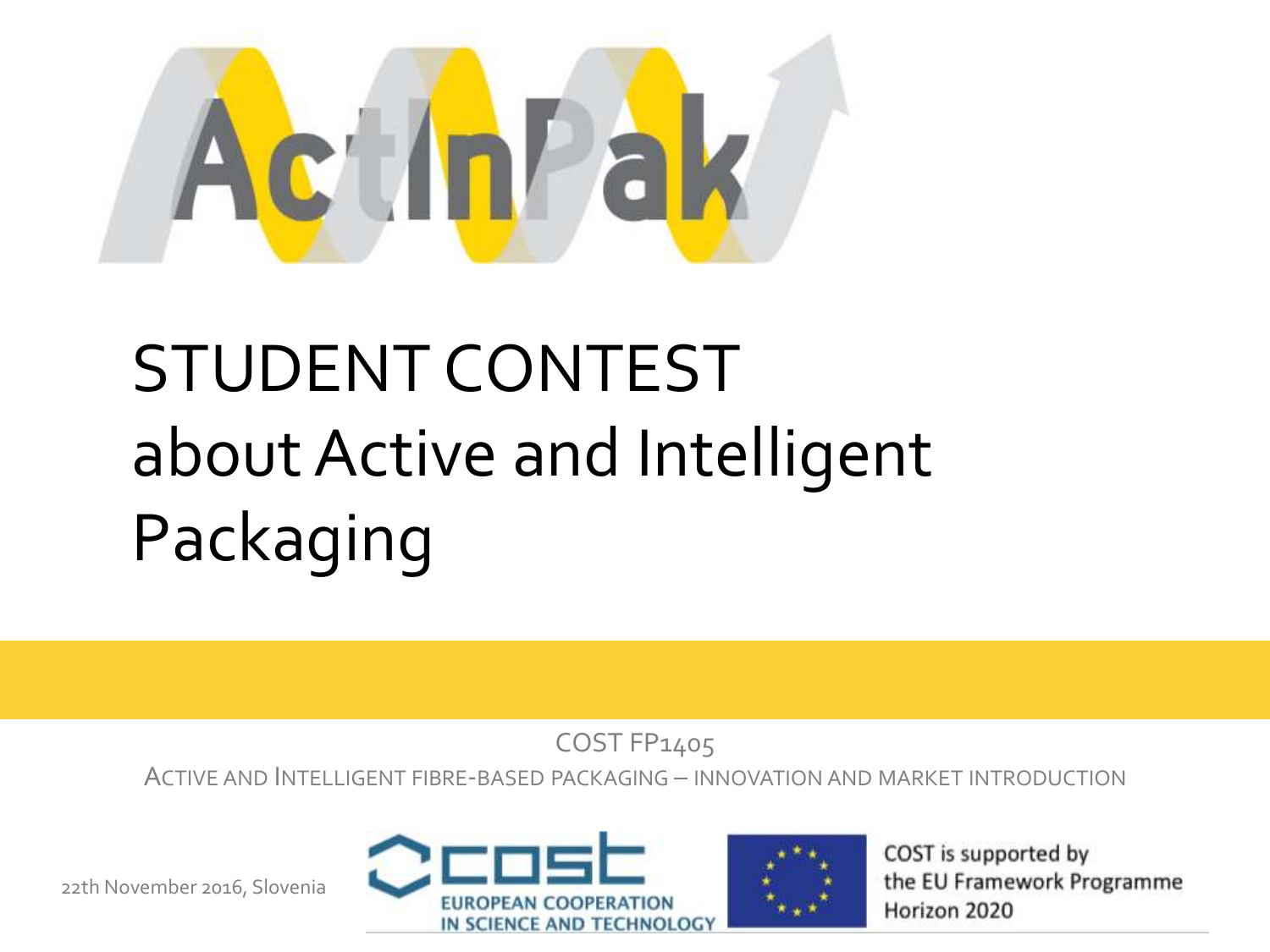# A&I Packaging





UNBROKEN COLD CHAIN



**BROKEN COLD CHAIN** 







A

**SAC** 

 $\frac{1}{2}$ 















If the product is badly stored, TRACEO\* Is pink, the product is no longer edible. the barcode is concealed and can't be read at the checkout.









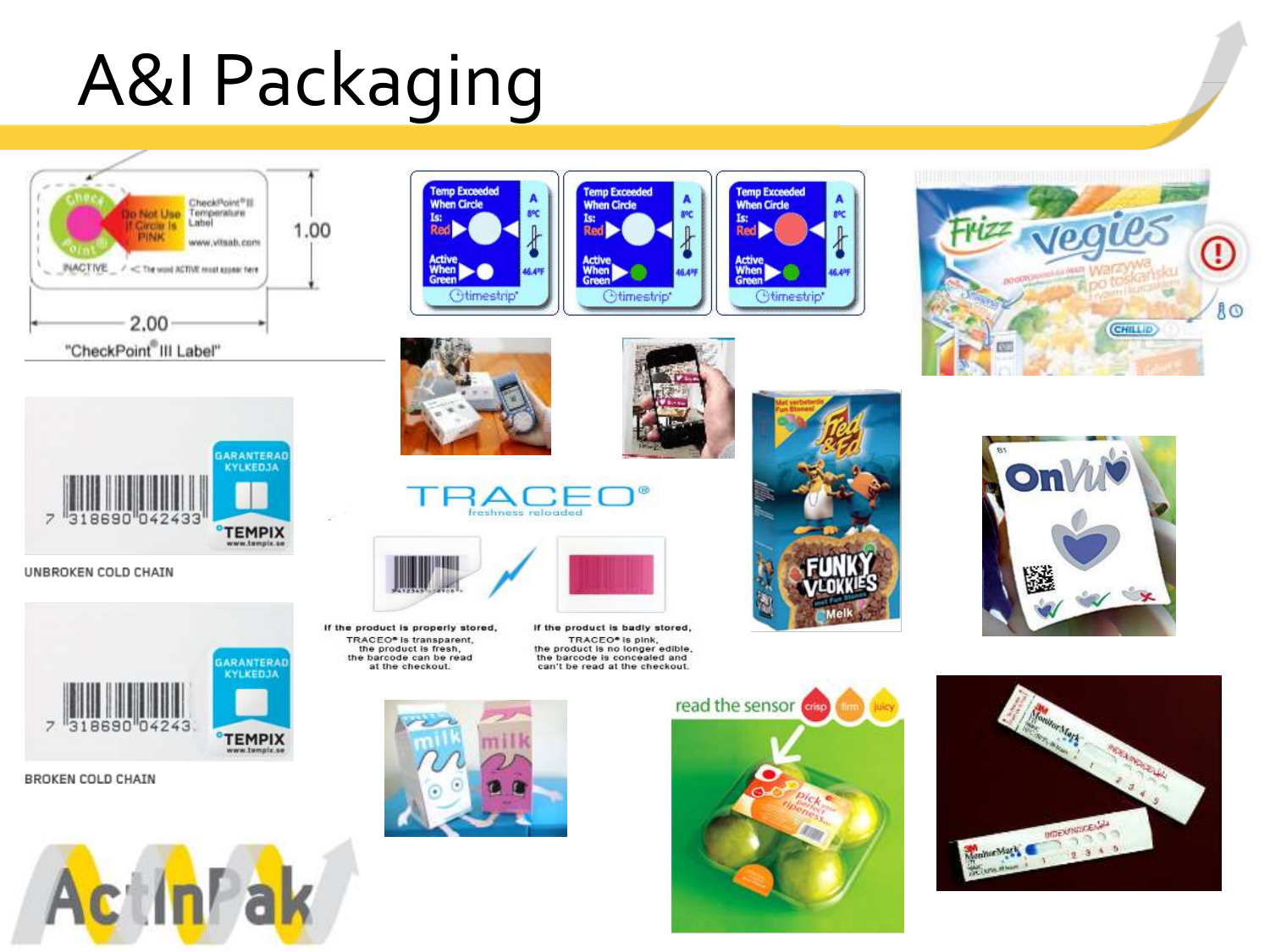

## Main Objectives of ActInPak

### **COST FP1405**

The main objective of the Action is to develop a knowledge-based network on sustainable, active and intelligent fibre-based packaging in order to overcome current technological, industrial, and social limitations **ACTIVE AND INTELLIGENT FIBRE-BASED PACKAGING – INNOVATION & MARKET INTRODUCTION**

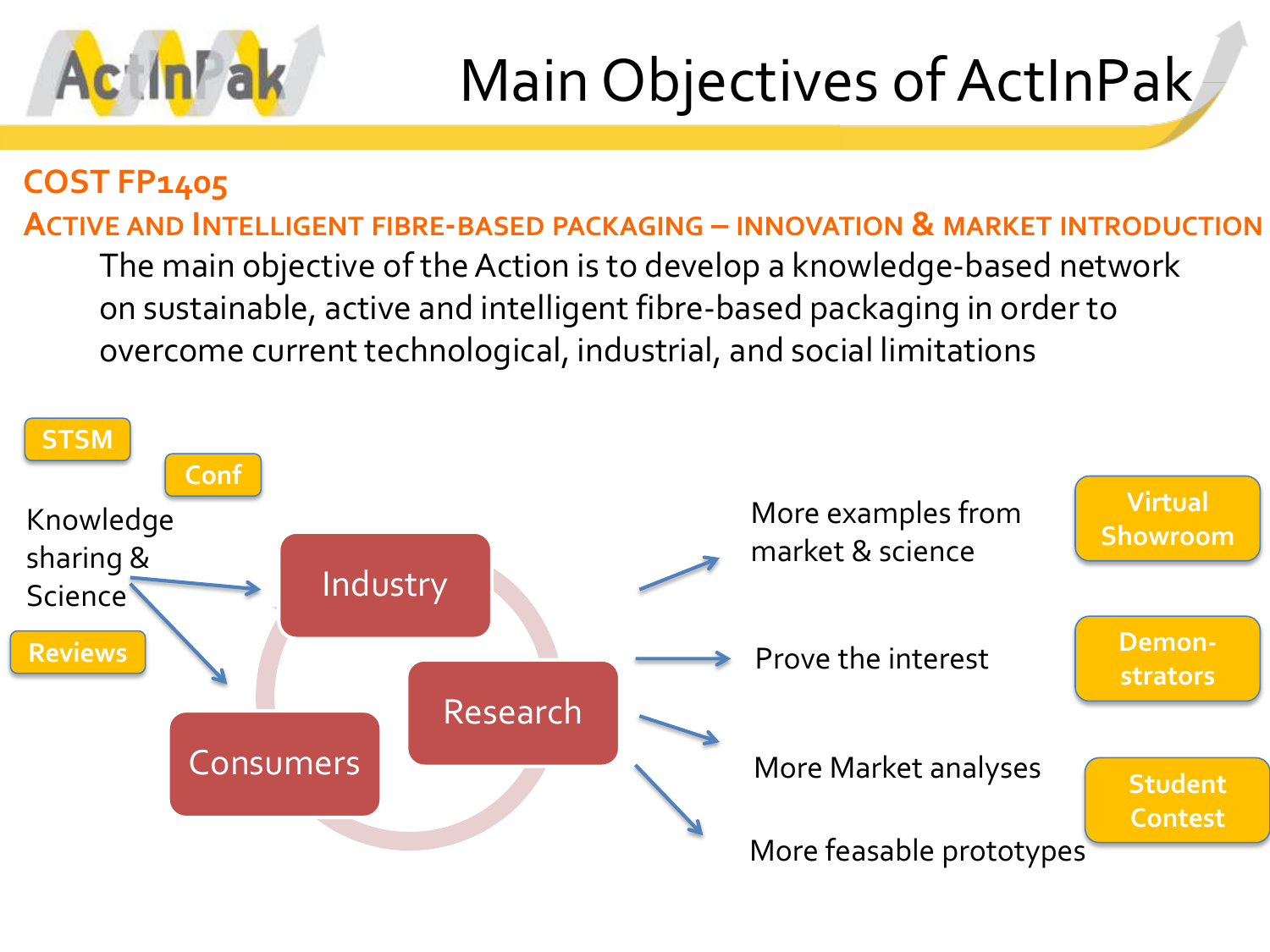## **Student CONTEST**



COST Action FP1405 Active and intelligent (@pre-based) packaging innovation and market introduction



#### **ACTINPACK STUDENT CONTESTS** "Demonstrators" or "Technological & economical analyses"

General information and application rules.

#### **What is ACTIN'PACK**

Actin Pack is a COST Action focused on active, smart and intelligent fiber-based packaging solutions; despite the huge potential showed by such products in the optimization of sup chain, improvement of the shelf-life and development of consumer consciousness in food utilization: very few of the potential solutions have been able to reach the market.

The main objective of the Action is thus to fill the gap among research innovation, industrial production and commercial exploitation of new products by conducting research actions which encompasses not only the development of scientific ar technical solutions, but also the analysis of opportunities for obstacles to market introduction. The key technical, social, economic and legislative factors to focus on, and possibilities/limitations for successful market introduction wi identify by providing an open, multidisciplinary platform for complete paper and board packaging value chain to share knowledge and solutions among partners.

#### What is the Student contest. (SC)

The two student contests (SC), are networking tools aimed at increasing collaborations between European students, researchers and companies in the field of active & intelligent packaging.

SCs are student activities fostering collaboration between student and partners, contributing to the scientific objective: the Actions, allowing participant to learn new techniques, communicating on the field.

They are particularly intended for young students in Bachelor master decree.

Student groups should be:

 $\checkmark$  from a Participating COST country

 $\checkmark$  -available to present their results in an Actional conferer

Each SC "winner" will be invited in the next ActloPak.meeting present their work.

They could have networking actions. Their CV will be distribu to all partners (more than 100 contacts in industry and university)

|       | <b>Participants</b>                         |                                                                                  |  |  |
|-------|---------------------------------------------|----------------------------------------------------------------------------------|--|--|
|       | Country                                     | <b>Application Date</b>                                                          |  |  |
| oply  | Austria                                     | 17/12/2014                                                                       |  |  |
|       | Belgium                                     | 10/02/2015                                                                       |  |  |
|       | <b>Bulgaria</b>                             | 10/12/2014                                                                       |  |  |
| : the | Croatia                                     | 12/01/2015                                                                       |  |  |
|       | <b>Czech Republic</b>                       | 16/02/2015                                                                       |  |  |
|       | <b>Denmark</b>                              | 05/12/2014                                                                       |  |  |
| nd    | Finland                                     | 09/12/2014                                                                       |  |  |
| and   | France                                      | 03/12/2014                                                                       |  |  |
|       | Germany                                     | 05/12/2014                                                                       |  |  |
| il be | Greece                                      | 16/02/2015                                                                       |  |  |
| the   | Hungary                                     | 28/11/2014                                                                       |  |  |
|       | Ireland                                     | 07/04/2015                                                                       |  |  |
|       | <b>Italy</b>                                | 30/01/2015                                                                       |  |  |
|       | Lithuania                                   | 13/04/2015                                                                       |  |  |
|       | <b>Luxembourg</b>                           | 08/12/2014                                                                       |  |  |
| ŧ     | <b>Netherlands</b>                          | 24/11/2014                                                                       |  |  |
|       | Norway                                      | 23/03/2015                                                                       |  |  |
| í     | Poland                                      | 05/12/2014                                                                       |  |  |
|       | Portugal                                    | 04/02/2015                                                                       |  |  |
|       | Romania                                     | 30/01/2015                                                                       |  |  |
| s of  | Serbia                                      | 20/02/2015<br>15/03/2015<br>24/11/2014<br>10/12/2014<br>26/01/2015<br>16/03/2015 |  |  |
|       | Slovakia                                    |                                                                                  |  |  |
| r or  | Slovenia                                    |                                                                                  |  |  |
|       | Spain                                       |                                                                                  |  |  |
|       | <u>Sweden</u>                               |                                                                                  |  |  |
| nœ    | Switzerland                                 |                                                                                  |  |  |
|       | <b>Turkey</b>                               | 16/03/2015                                                                       |  |  |
|       | <b>United Kingdom</b>                       | 18/11/2014                                                                       |  |  |
| 5 to  | Total                                       | 28                                                                               |  |  |
|       | <b>COST International Partner Countries</b> |                                                                                  |  |  |
| ite   | <b>Institution Name</b>                     | Country                                                                          |  |  |
|       | SCION                                       | <b>New Zealand</b>                                                               |  |  |
|       | University of Tokyo                         | Japan                                                                            |  |  |



COST Action FP1405 Active and intelligent (@pre-based) packaging innovation and market introduction



#### The deadline and allowed funding for the different SC are reported below:

|                      | Deadline                       | Group of student      | <b>Deliverable</b>                                       |
|----------------------|--------------------------------|-----------------------|----------------------------------------------------------|
| SC1 - "Demonstrator" | 1 <sup>e</sup> of June<br>2017 | Maximum 8<br>students | 1 report<br>1 ppt presentation-1 video<br>1 demonstrator |
| SC2-"Tech & eco"     | 1 <sup>e</sup> of June<br>2017 | Maximum 2<br>students | 1 report<br>1 not presentation                           |

#### Application.and.evaluation.procedures.

Applicants should register by sending an e-mail to Julien.Bras@grenoble-inp.fr before the 1\* of April 2017

The following information has to be provided during the registration procedure: the type of student contest (SC1 or SC2); the name of student group; the title of the project;

The Steering Group committee(Chair, Vice chair, STSM leader) will evaluate the different proposals on the base of the relevance of the topics addressed and of the proposed activities with respect to the COST action focus. Selection will be made at least 1 month after the deadline and will be made based on the following criteria-for SC1- demonstrators:

- a) Methodology and project management
- ы Technology understandings
- c) Quality of demonstrator
- d١ Outlook and perspectives and challenges for Actionals

#### -far.SC2 - Tech & Eco:

- Methodology and market analysis tool a).
- ы **Technology understandings**
- Quality of document and of scheme c)
- ď١ Outlook and perspectives and challenges for Actionals

The possibility to fund additional SC will be discussed within the Steering committee depending on the budget willable.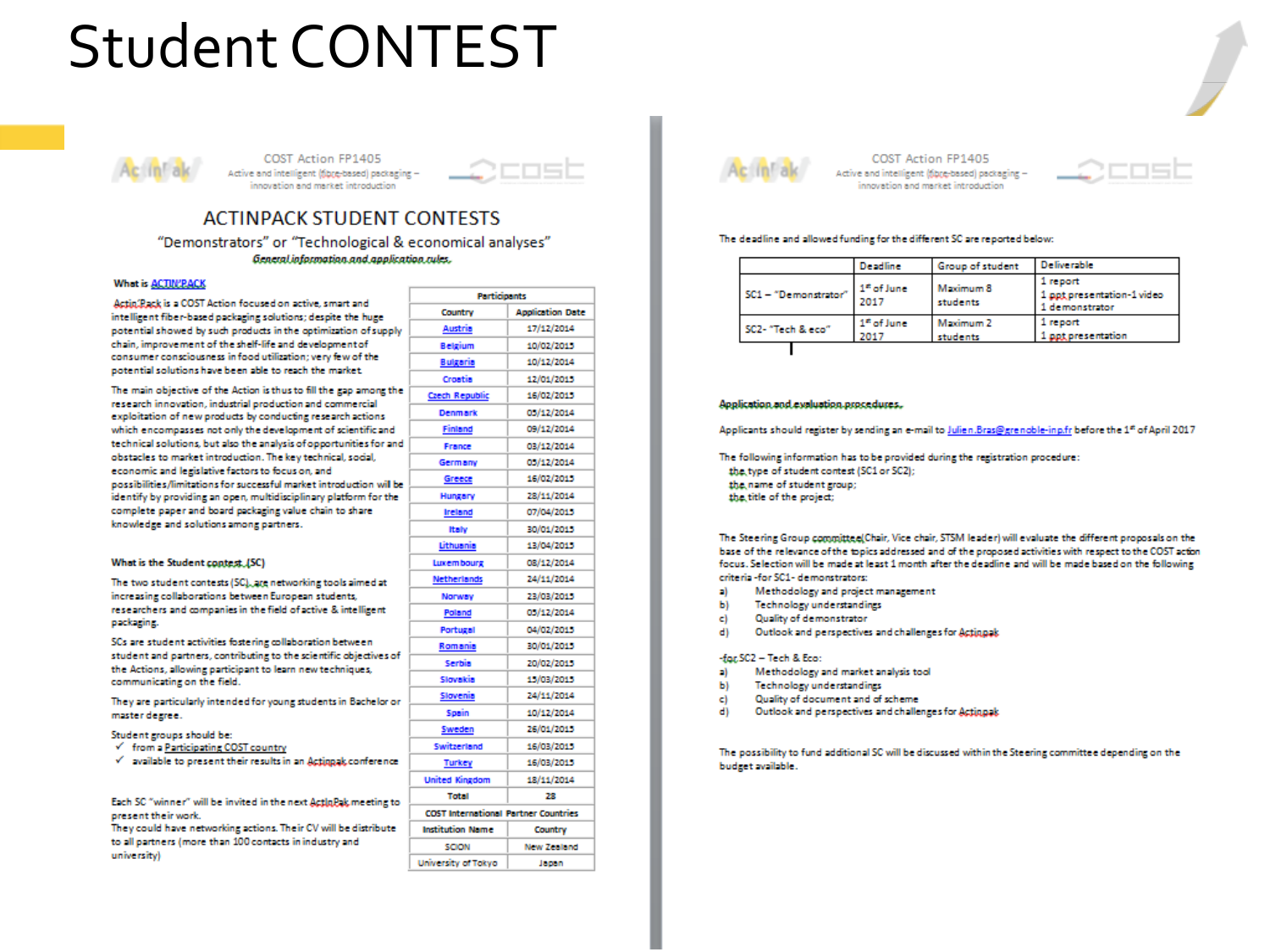# STUDENT CONTEST

### **What it is ?**

The two Student Contests (SC) are networking tools aimed at increasing collaborations between European students, researchers and companies in the field of active & intelligent packaging.

|                       | <b>Deadline</b>              | <b>Group of student</b> | Deliverable                                              |
|-----------------------|------------------------------|-------------------------|----------------------------------------------------------|
| SC1 - "Demonstrator"  | 1 <sup>st</sup> of June 2017 | Maximum 8 students      | 1 report<br>1 ppt presentation-1 video<br>1 demonstrator |
| $SC2 - "Techn & eco"$ | $1st$ of June 2017           | Maximum 2 students      | 1 report<br>1 ppt presentation                           |

### **To Who ?**

They are particularly intended for young students in Bachelor or Master Degree. Student groups should be:

- from a Participating COST country
- available to present their results in an ActInPak conference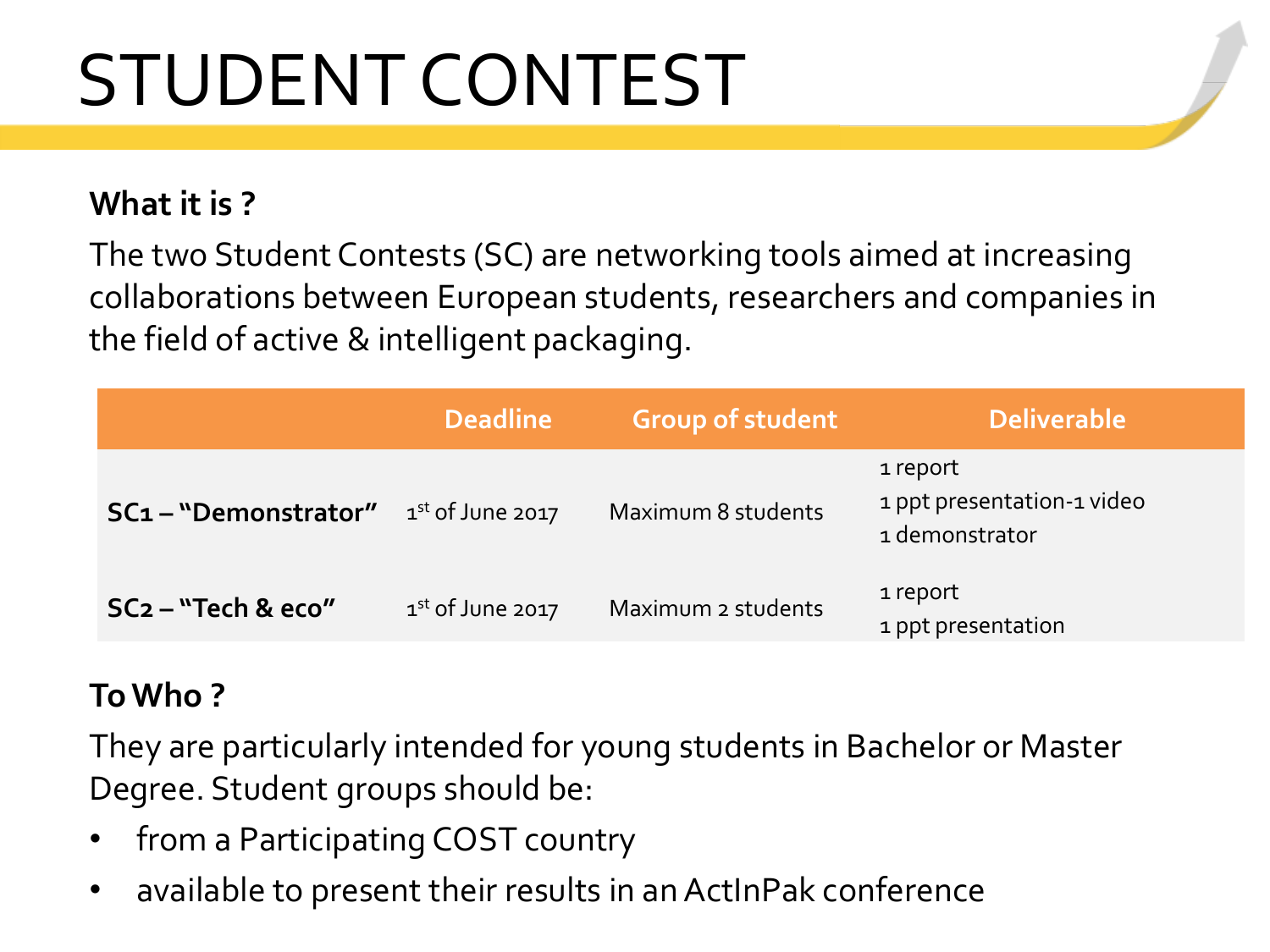## **Demonstrators**

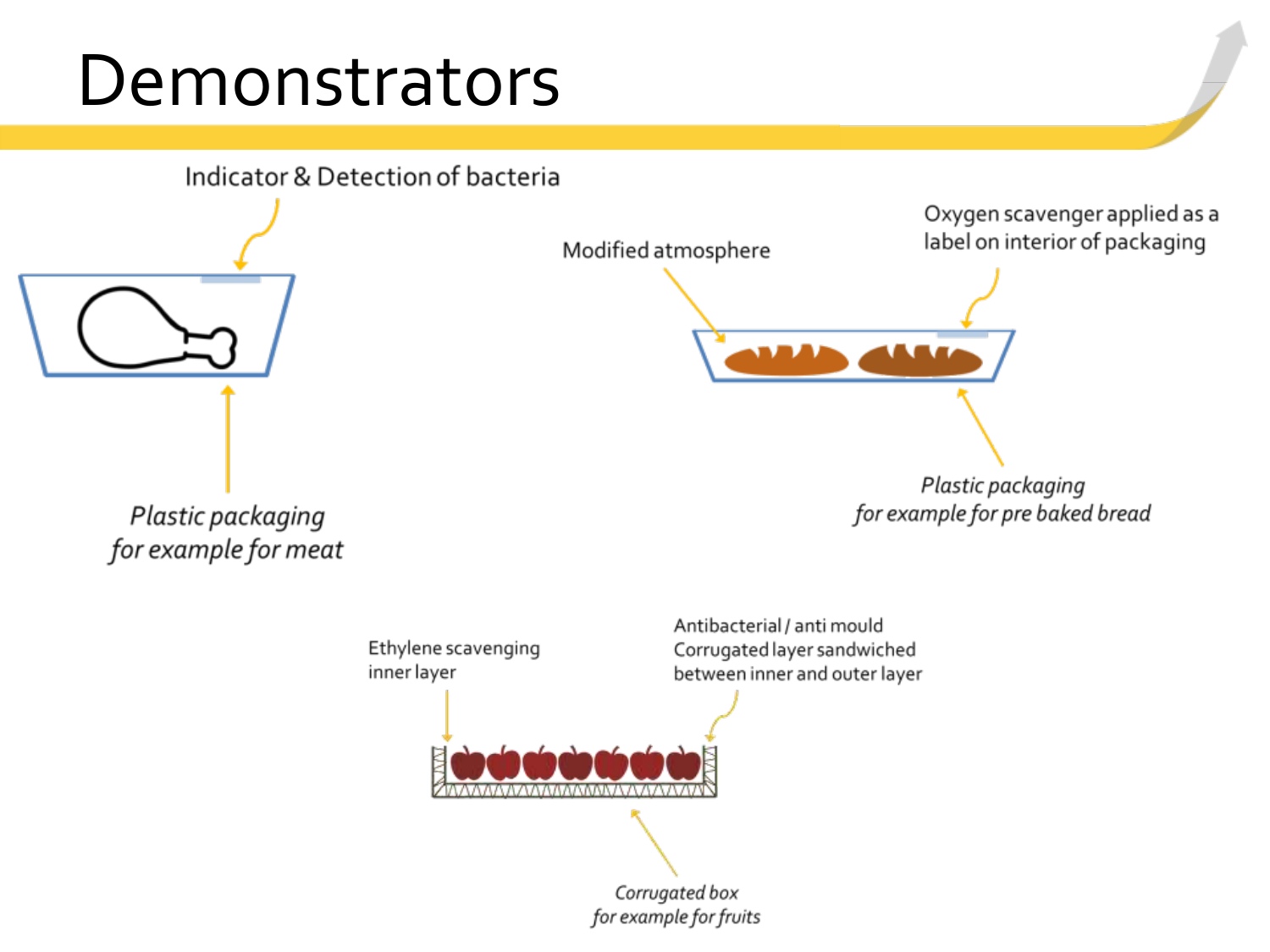## SC1 - Examples







From Nature to the Future







7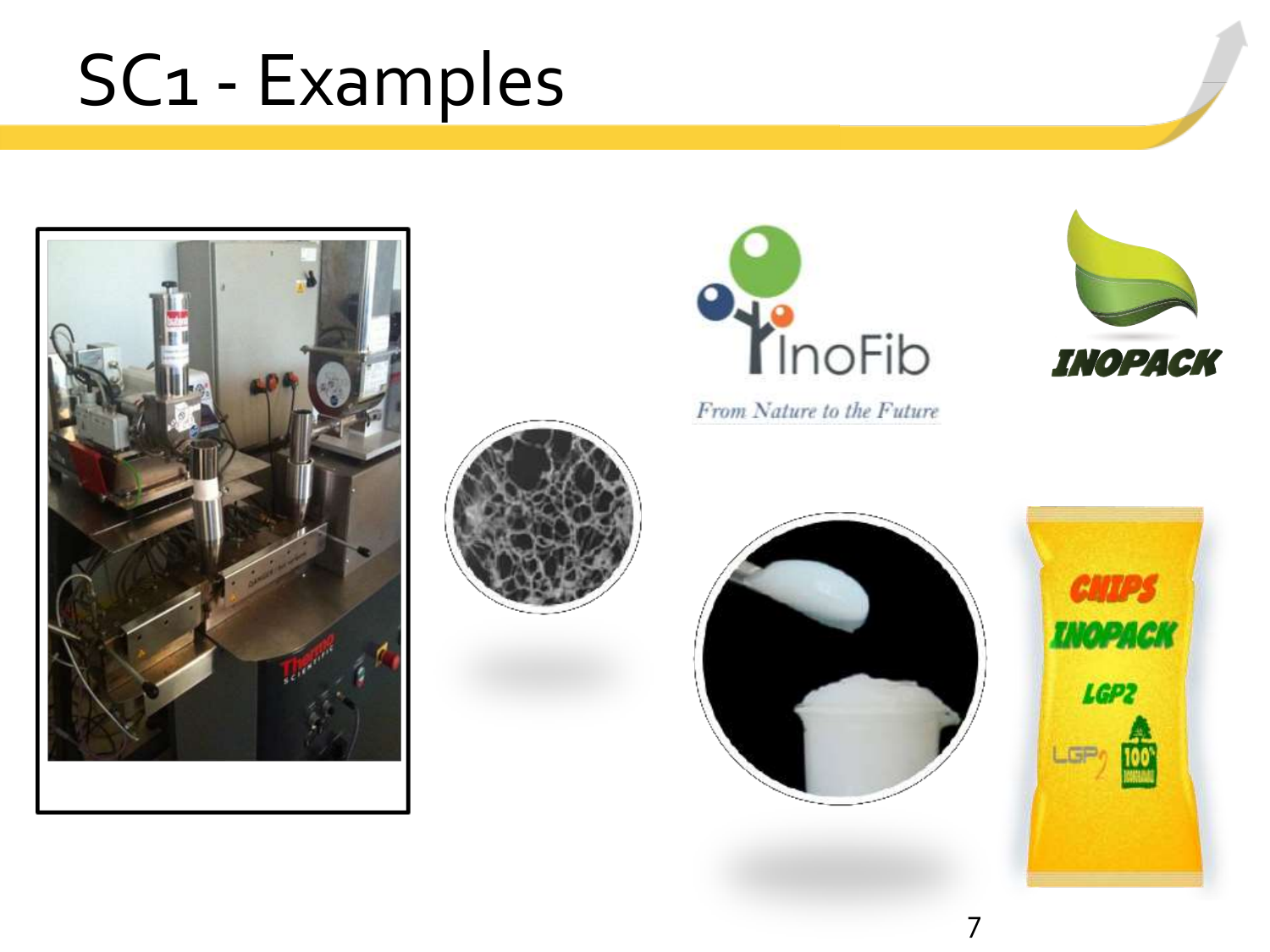## SC2 - Examples

### **Index**

|                                                                                 | z |  |  |  |  |  |
|---------------------------------------------------------------------------------|---|--|--|--|--|--|
|                                                                                 | Ź |  |  |  |  |  |
|                                                                                 | ٧ |  |  |  |  |  |
|                                                                                 |   |  |  |  |  |  |
|                                                                                 |   |  |  |  |  |  |
|                                                                                 |   |  |  |  |  |  |
|                                                                                 |   |  |  |  |  |  |
|                                                                                 |   |  |  |  |  |  |
|                                                                                 |   |  |  |  |  |  |
|                                                                                 | ⊿ |  |  |  |  |  |
| II- Forecast for the use of nanocellulose in order to improve oxygen scavengers |   |  |  |  |  |  |
|                                                                                 |   |  |  |  |  |  |
|                                                                                 |   |  |  |  |  |  |
|                                                                                 |   |  |  |  |  |  |
|                                                                                 |   |  |  |  |  |  |

### **Nanocellulose: a solution to improve oxygen scavenger in active packaging**

**CAZABAN Oihana – VIEILLE Martin 10/05/2016** 

Based on 504 responses: Please select the 2 key trends that most impact your packaging work today and the 2 trends you think will most impact the packaging industry 10 years from now. The number in the arrow reflects a combination of North America and Europe.

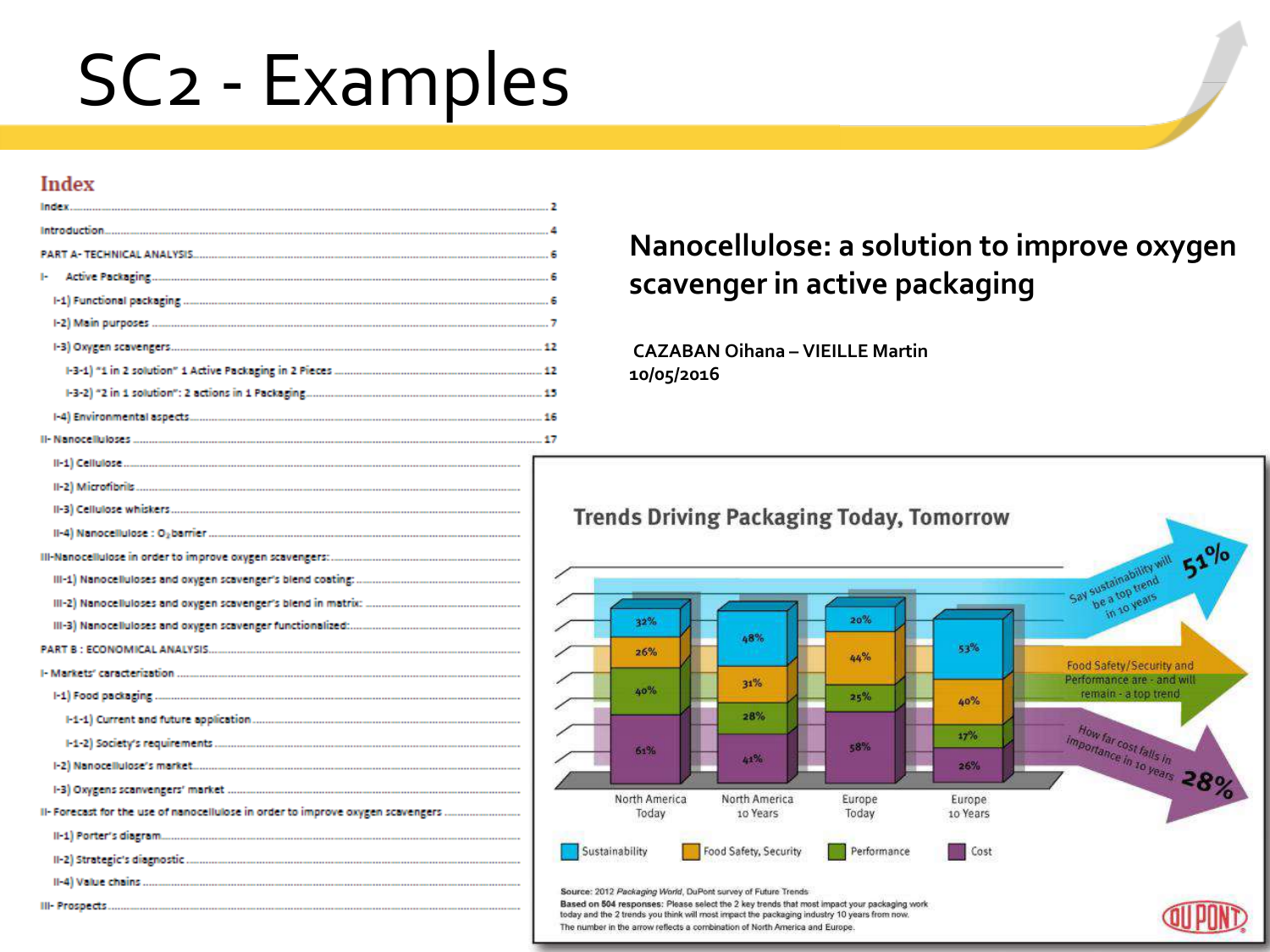## SC2 - Examples

### **Nanocellulose: a solution to improve oxygen scavenger in active packaging**



**Figure : Porter's diagram for the use of oxygen scavengers coupled with nanocellulose**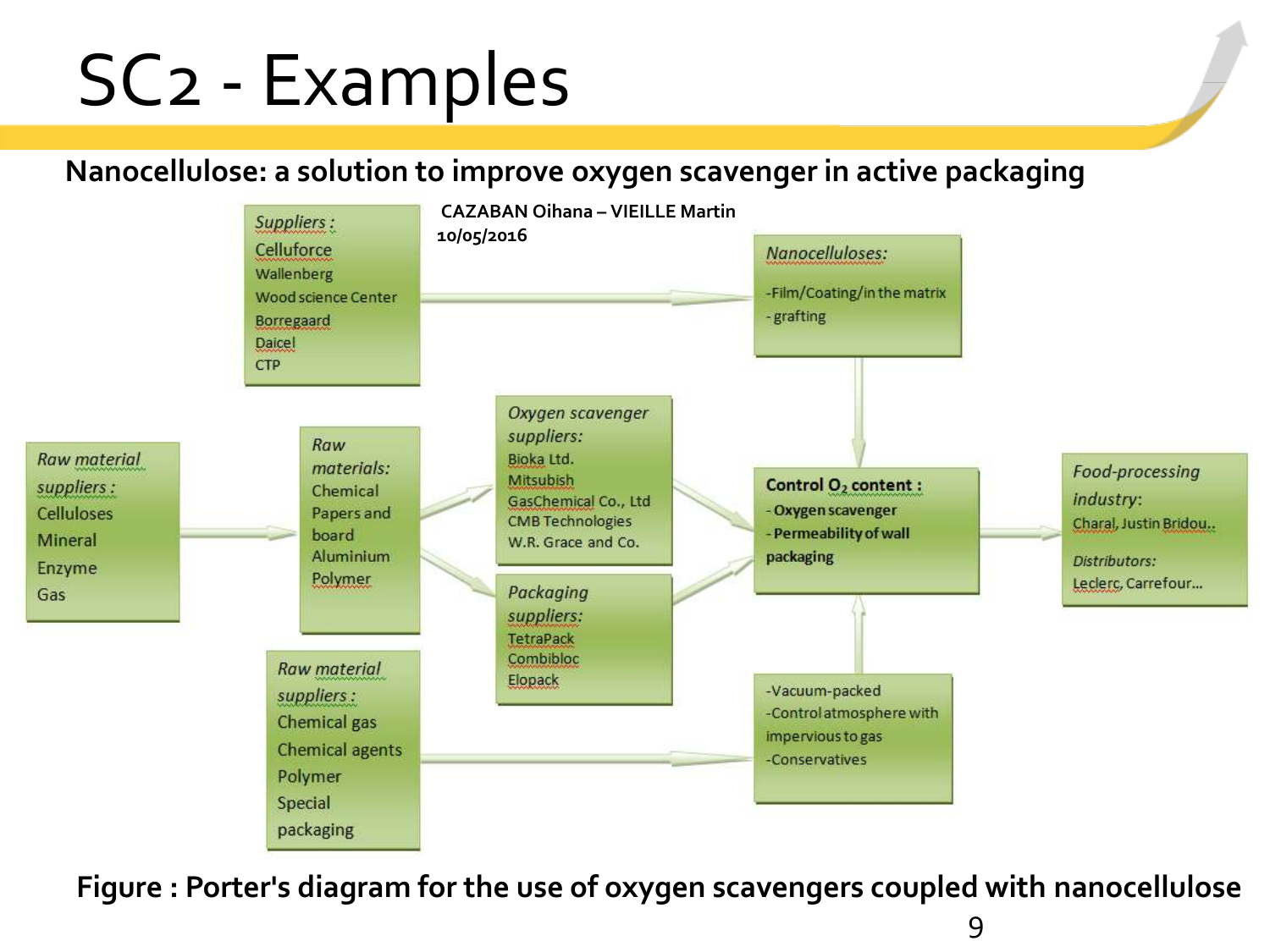# STUDENT CONTEST

*Applicants should register by sending an e-mail to Julien.Bras@grenoble-inp.fr before the 1st of March 2017.*

*The Steering Group (Chair, Vice chair, STSM leader, WG leader) will evaluate the different proposals on the base of the relevance of the topics addressed and of the proposed activities with respect to the COST action focus. Selection will be made at least 1 month after the deadline and will be made based on the following criteria* 

### *-for SC1 – demonstrators:*

- *a) Methodology and project management*
- *b) Technology understandings and development*
- *c) Quality of demonstrator*
- *d) Outlook and perspectives and challenges for ActInPak*

*-for SC2 –Tech & Eco:*

- *a) Methodology and market analysis tool*
- *b) Technology understandings*
- *c) Quality of document and of scheme*
- *d) Outlook and perspectives and challenges for ActInPak*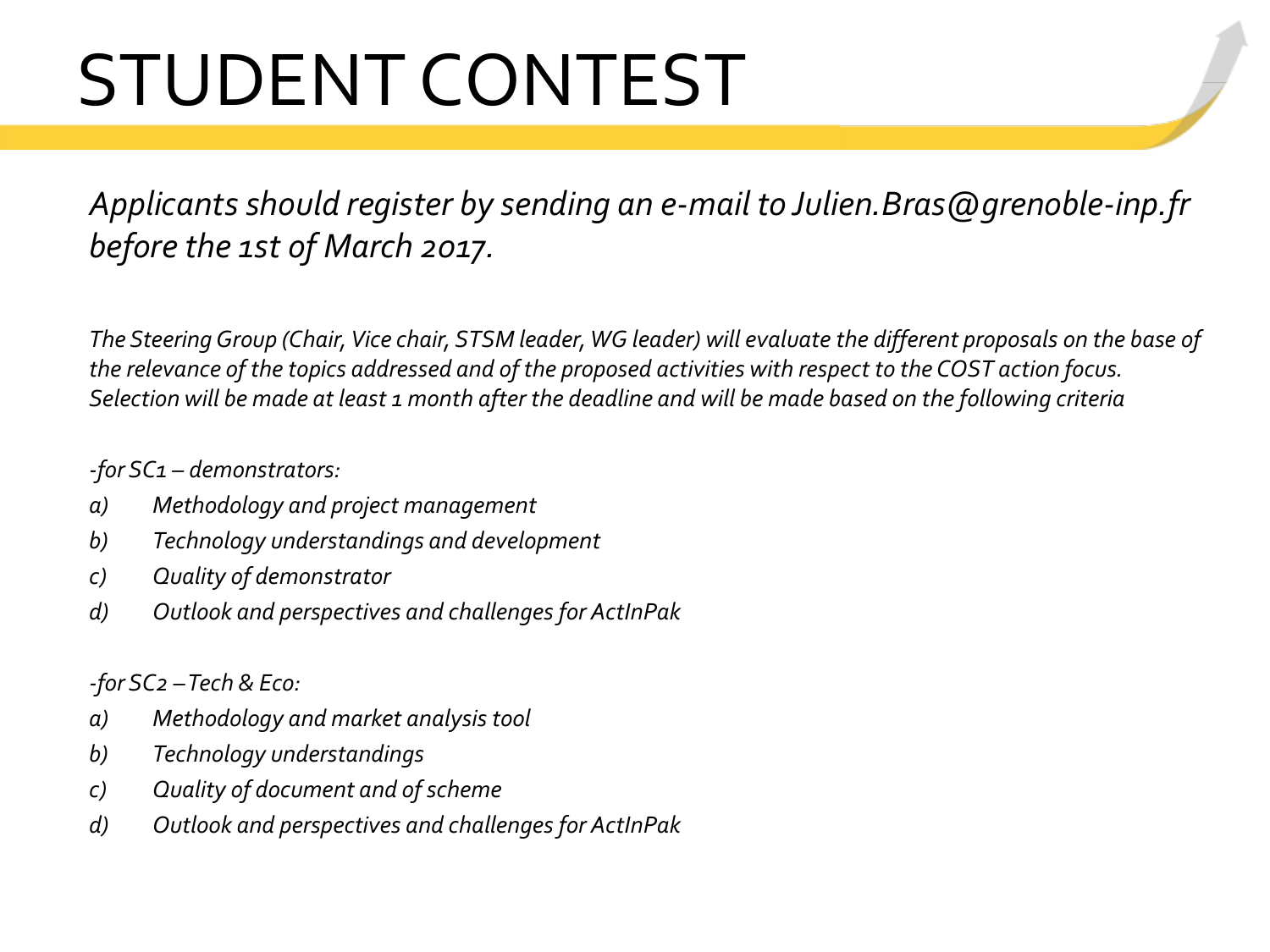# STUDENT CONTEST

### **Interest ?**

Each SC "winner" will be **invited in the next ActInPak conference** to present their work.

They could have networking actions during this conference and have access to last up-dated science in the field

Their CV will be distributed to all partners (more than 100 contacts in industry and university).

Their work (and CV) will be also on-line in ActInPak website.